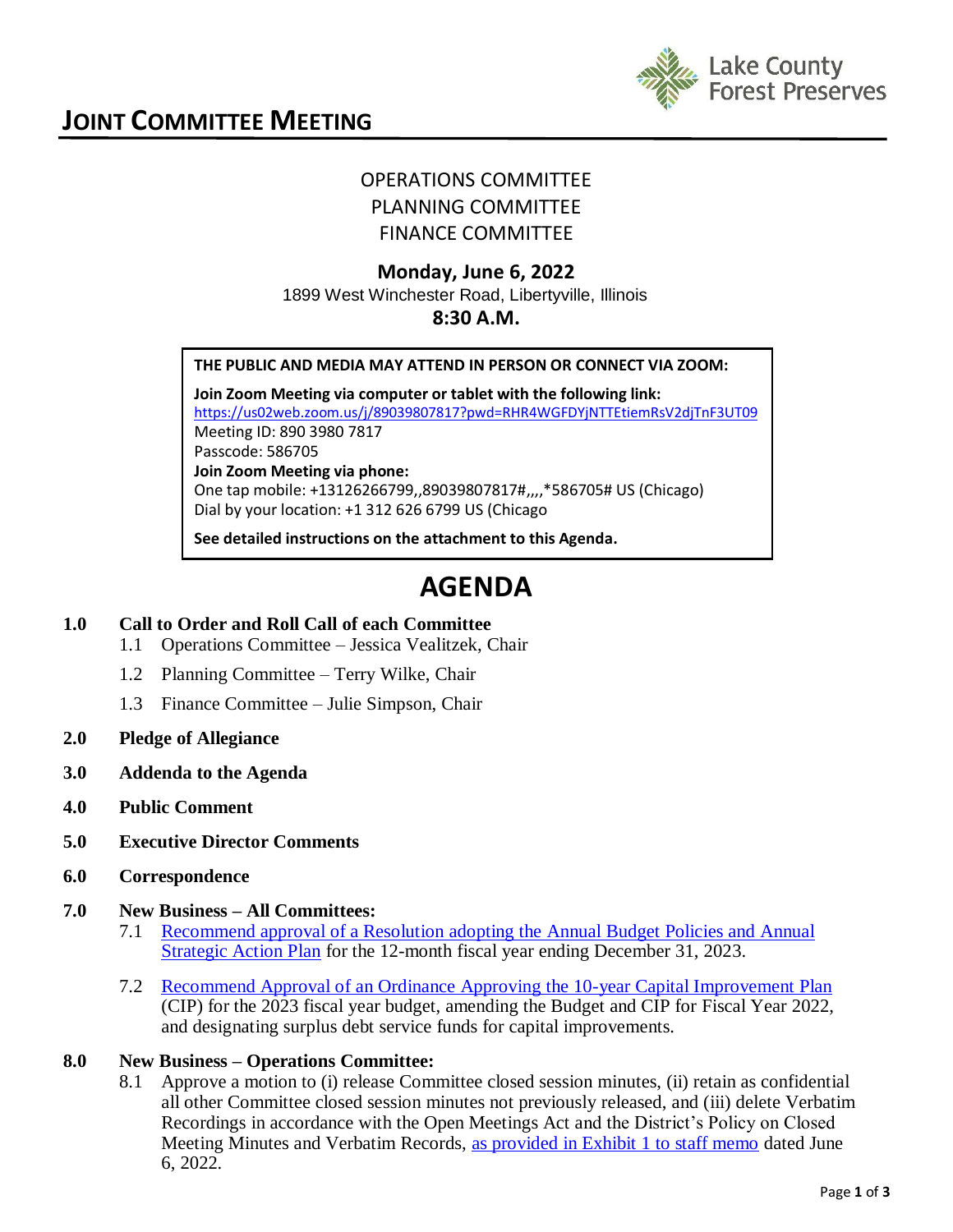# **9.0 Miscellaneous Business – Operations Committee**

# **10.0 Adjournment - Operations Committee**

## **11.0 New Business – Planning Committee:**

- 11.1 Approve a motion to (i) release Committee closed session minutes (ii) retain as confidential all other Committee closed session minutes not previously released and (iii) delete Verbatim Recordings in accordance with the Open Meetings Act and the District's Policy on Closed Meeting Minutes and Verbatim Records, [as provided in Exhibit 1 to staff's](http://www.lcfpd.org/assets/1/28/Motion_to_release_minutes_and_delete_recordings1.pdf) memo dated June 6, 2022.
- 11.2 Recommend approval of a Resolution approving a License Agreement with Libertyville Fire Protection District [for an emergency warning siren and utility pole](http://www.lcfpd.org/assets/1/28/FINAL_LibertyvilleFireProtectionDistrictAgreement3.pdf) on District property near the entrance of Old School Forest Preserve.
- 11.3 [Recommend approval of a Resolution approving a Temporary Easement with County of Lake](http://www.lcfpd.org/assets/1/28/Temp_Easement_with_Lake_County_at_Rollins_Savanna.pdf)  for [Sanitary Sewer Improvements](http://www.lcfpd.org/assets/1/28/Temp_Easement_with_Lake_County_at_Rollins_Savanna.pdf) at Rollins Savanna Forest Preserve.
- 11.4 [Recommend approval of a Resolution awarding a Contract for Construction Administration](http://www.lcfpd.org/assets/1/28/Resolution_awarding_Contract_to_Lake_Flato_Architects_FINAL.pdf)  [Services for Phase I of the Education Facility](http://www.lcfpd.org/assets/1/28/Resolution_awarding_Contract_to_Lake_Flato_Architects_FINAL.pdf) at Edward L. Ryerson Conservation Area to Lake Flato Architects, in the Contract Price of \$210,000.00.

#### **12.0 Miscellaneous Business – Planning Committee**

#### **13.0 Adjournment – Planning Committee**

### **14.0 New Business – Finance Committee:**

- 14.1 Approve Minutes from May 5, 2022 open and closed sessions
- 14.2 Monthly Financial Report
- 14.3 Approve a motion to (i) release Committee closed session minutes, (ii) retain as confidential all other Committee closed session minutes not previously released, and (iii) delete Verbatim Recordings in accordance with the Open Meetings Act and the District's Policy on Closed Meeting Minutes and Verbatim Records, [as provided in Exhibit 1 to staff memo](http://www.lcfpd.org/assets/1/28/6-6-22_Finance_Comm-motion_for_closed_session_minutes.pdf) dated June 6, 2022.
- 14.4 [Recommend approval of a Resolution approving a one-year extension to the Contract for](http://www.lcfpd.org/assets/1/28/Resolution_Approving_Auditing_Contract_Extension_FINAL.pdf)  [Auditing Services with Baker Tilly Virchow Krause, LLP](http://www.lcfpd.org/assets/1/28/Resolution_Approving_Auditing_Contract_Extension_FINAL.pdf) for District and Preservation Foundation for the FY2022 audit, in the amount of \$64,410.00.

#### **15.0 Miscellaneous Business – Finance Committee**

- **16.0 Closed Session**
- **17.0 Potential Action following Closed Session**

# **18.0 Adjournment - Finance Committee**

The Lake County Forest Preserve District is subject to the requirements of the Americans with Disabilities Act of 1990. Individuals with disabilities who plan to attend this meeting and who require certain accommodations in order to allow them to observe and/or participate in this meeting, or who have questions regarding the accessibility of the meeting or the facilities, are required to contact ADA Coordinator, Mary Kann (847) 968-3214 promptly to allow the District to make reasonable accommodations.